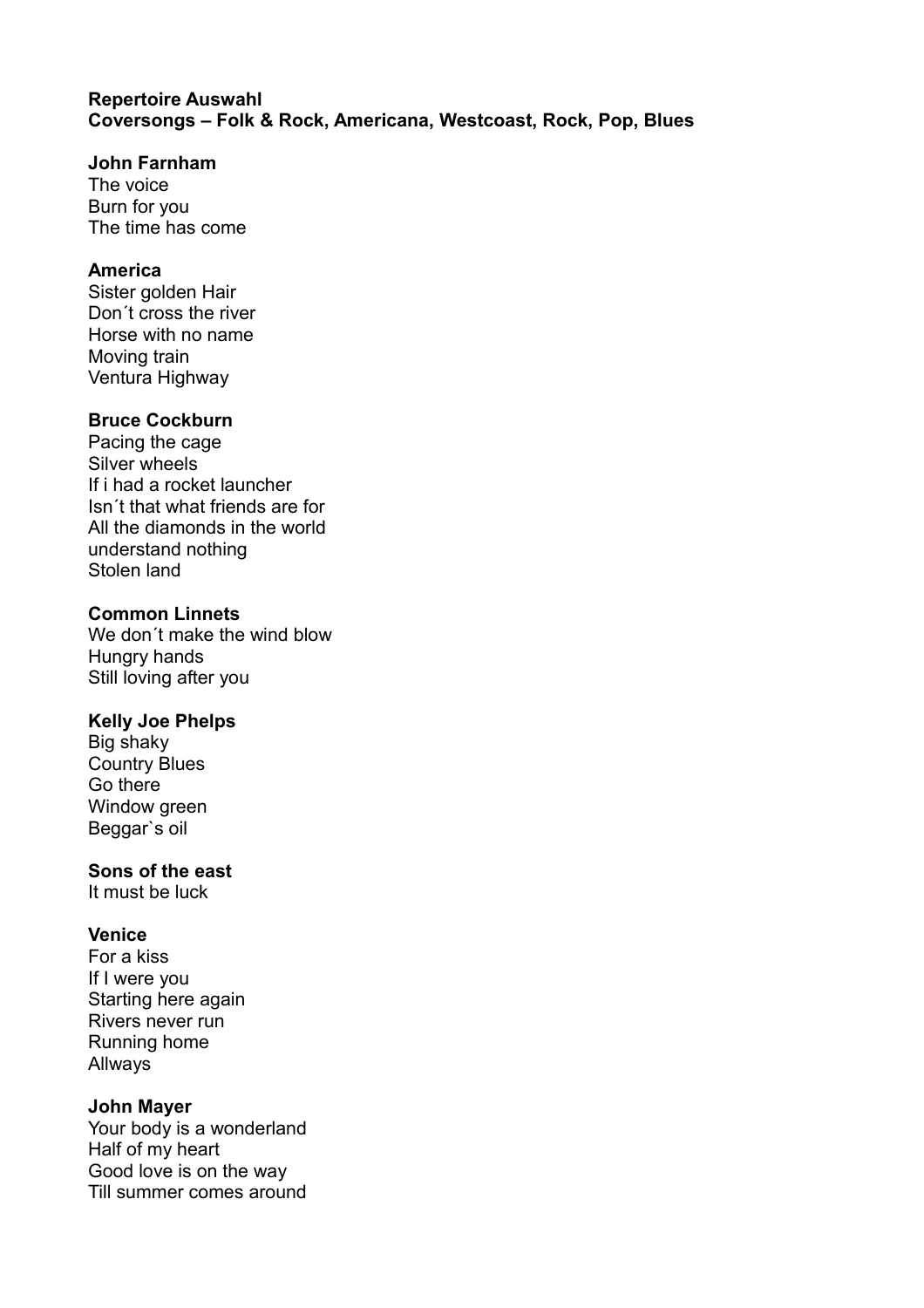Stop this train Queen of California

## **Joe Bonamassa**

Dust bowl Driving towards the daylight Mountain time

### **Crosby, Stills and Nash**

I's all coming back Find the coast of freedom Love the one you´re with Wasted on the way Little blind Fish Helplessly hoping Deja vu Marakesh express Wind on the water Chicago Just a song before I go Déjà vu Teach your chidren  $4 + 20$ 

### **Neil Young**

Heart of Gold Cowgirl in the sand Needle and the damage **Harvest** Sugar Mountain Old Man Comes the times I am a child Long may you run **Helpless** My My hey hey This old guitar Prairie Wind

# **Richard Page**

The best thing Brand new day Shelter me Broken wings Kyrie elesion

## **Amos Lee**

Windows are rolled down

### **Mr.Big**

To be with you Wild world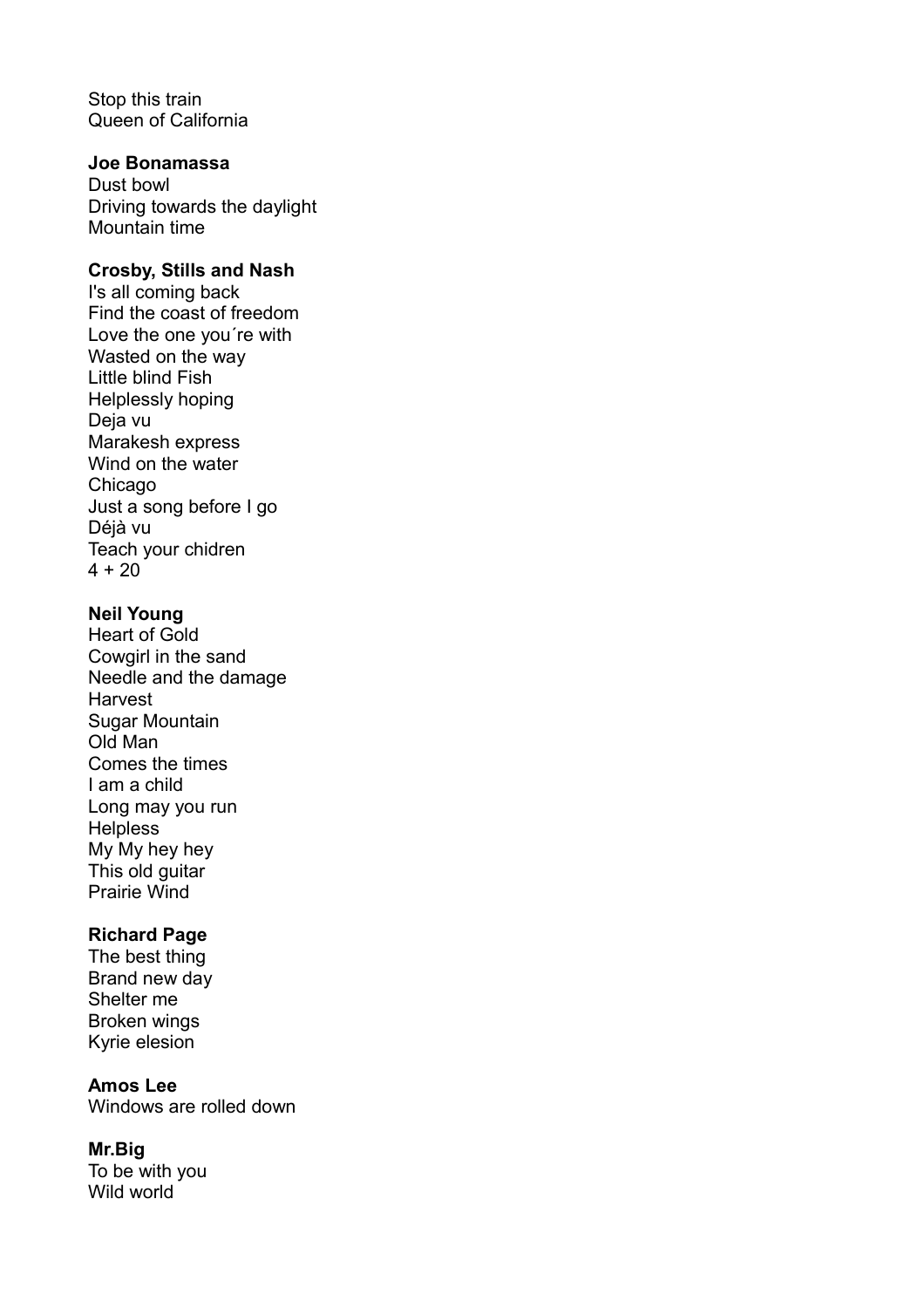Goin where the wind blows

#### **Jackson Brown**

Something fine Looking into you For every man Song for Adam Rock me on the water Under the falling sky

### **Nickelcreek**

Doubting Thomas The side

### **Beatles**

Hard days night **Blackbird** You`ve got to hide your love away I will Let it be We can work it out Here comes the sun Get back I`m down **Yesterdav** Please Please me Ticket to ride While my guitar gently weeps In my life Norwegian wood With a little help from my friends Love me do Ticket to right All my loving Michelle

#### **Ringo Star**

It don´t come easy

### **J.J.Cale**

Miss ol´St.Louie Call me the breeze Kokain

# **Eddie Cochran**

Summertime Blues

### **Gordon Lightfoot**

The wreck **Sundown** If you could read my mind Rainy day people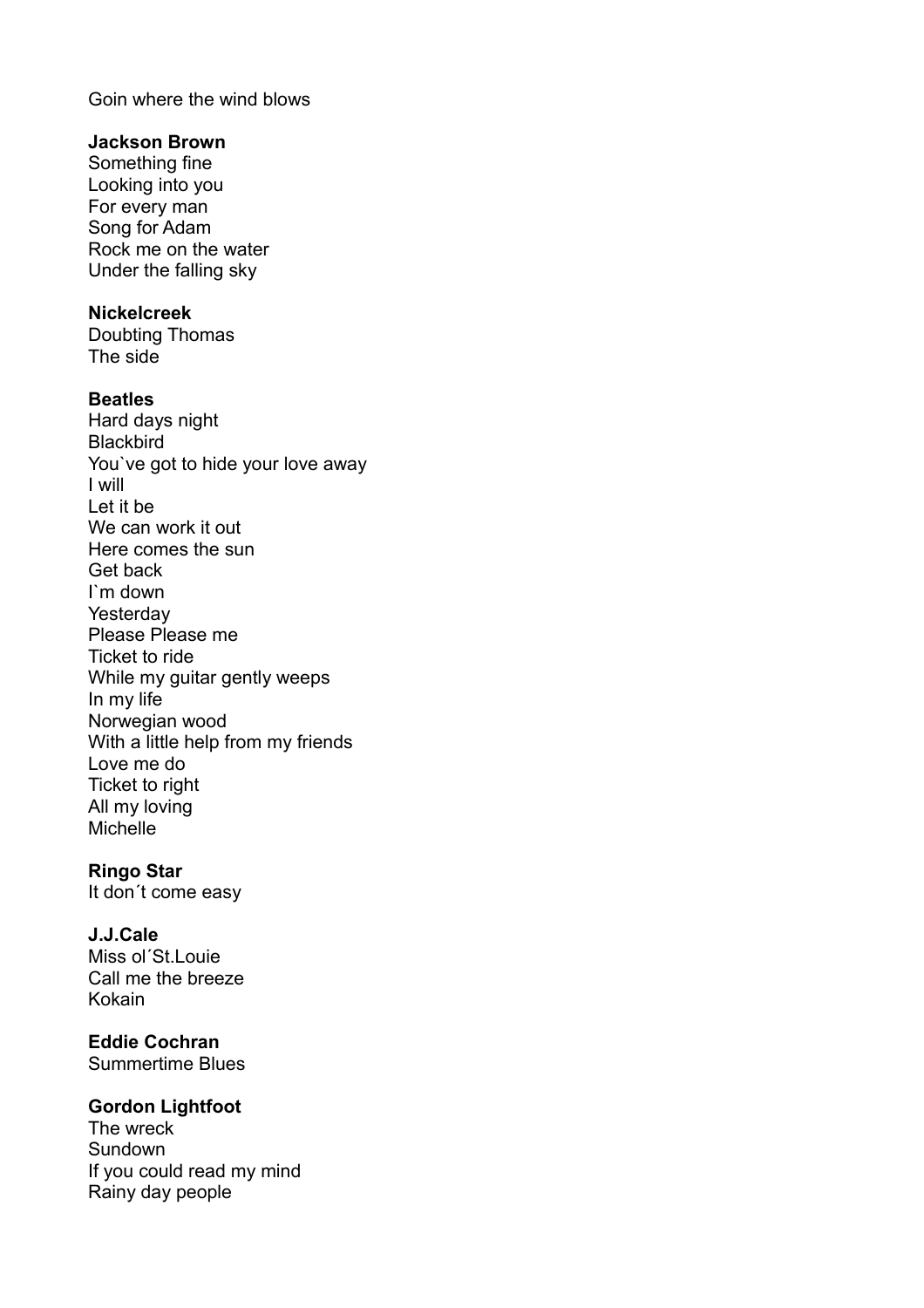## **Allman Brothers**

Midnight Blues Little Pony

### **Eric Clapton**

Layla Lonely Stranger Lay down Sally Before accuse me Promises Circus left town I shot the sheriff Nobody knows you when you´re down and out

### **Blackberry Smoke**

Prayer for a little man Freedom song Pritty little lie One horse town Bottom of this Let me help you

**Harry/Sandy Chapin**

Cat's in the cradle

# **Marc Cohen**

Walking in Memphis

# **Ry Cooder**

Feeling Bad Blues On a Monday

### **Tracy Chapman**

Fast Car Talking `bout revolution Sorry

# **Shawn Colvin**

Sunny come home Round of blues Shotgun down the avalanche Wichita skyline A matter of minutes Tennessee

# **Brian Adams**

Back to you Heaven Summer of `69 Somebody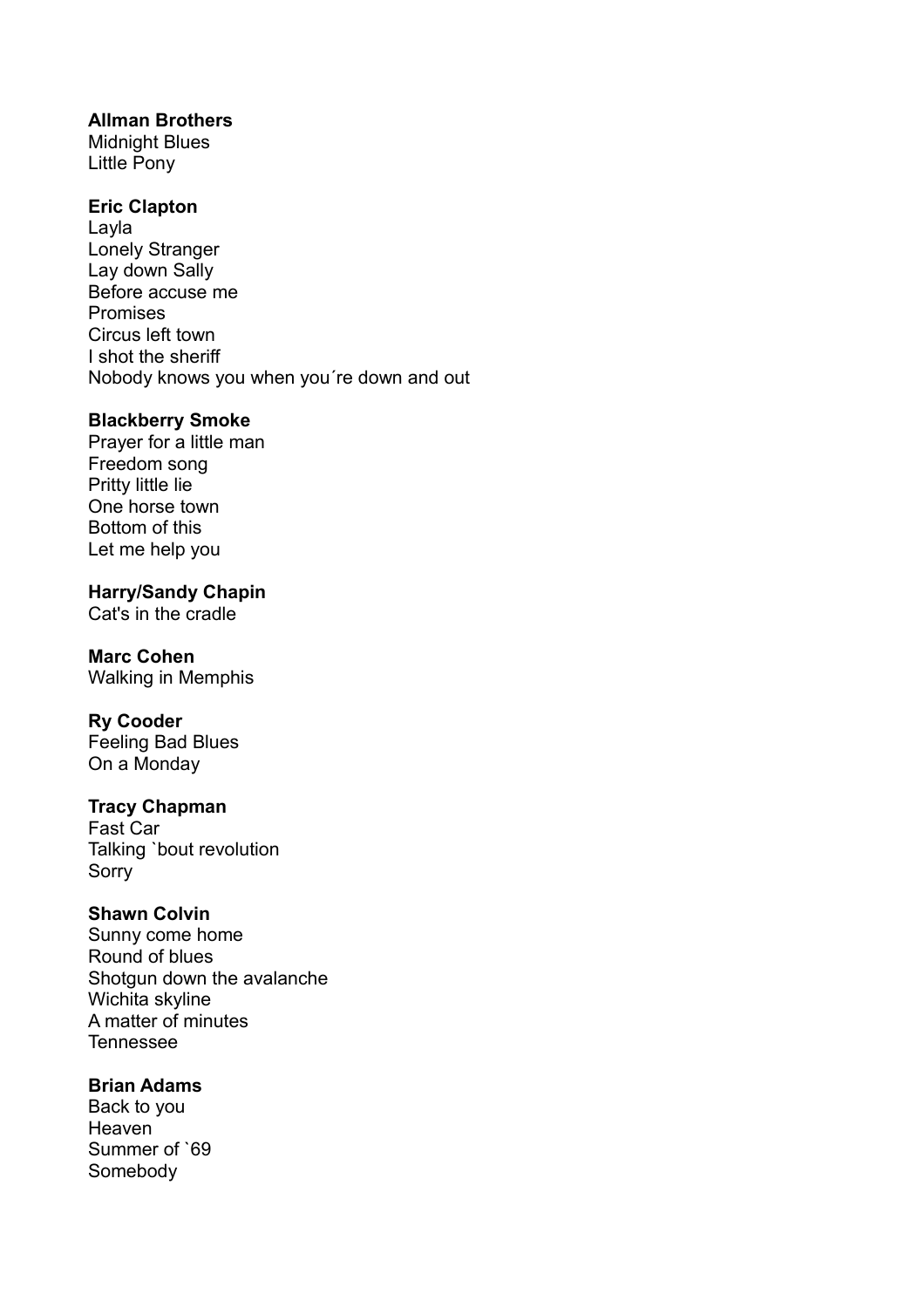## **Cara Dillon**

Hill of thieves

# **John Waite**

Missing you

# **CCR**

Looking out my Backdoor Down on the Corner Green River Who`ll stp the rain Suzie Q Have you ever see the rain Lody **Cottenfields** Bad moon rising Proud Mary I heard it through the Grapevine

# **James Taylor**

Handy Man Something in the way she moves Fire and rain Country road You've got a friend Carolina in my mind Secret o´live Your smiling face Sweet Baby James

# **Chicago**

If you leave me now Beginnings Wishing you where here

# **Commodors**

Easy

Crowded House Allways take the wheather with you Don`t dream ist over Better be home soon Won´t give in

**KD Lang** Constant craving

**U2** Sill haven´t found

**Third Day** When the rain comes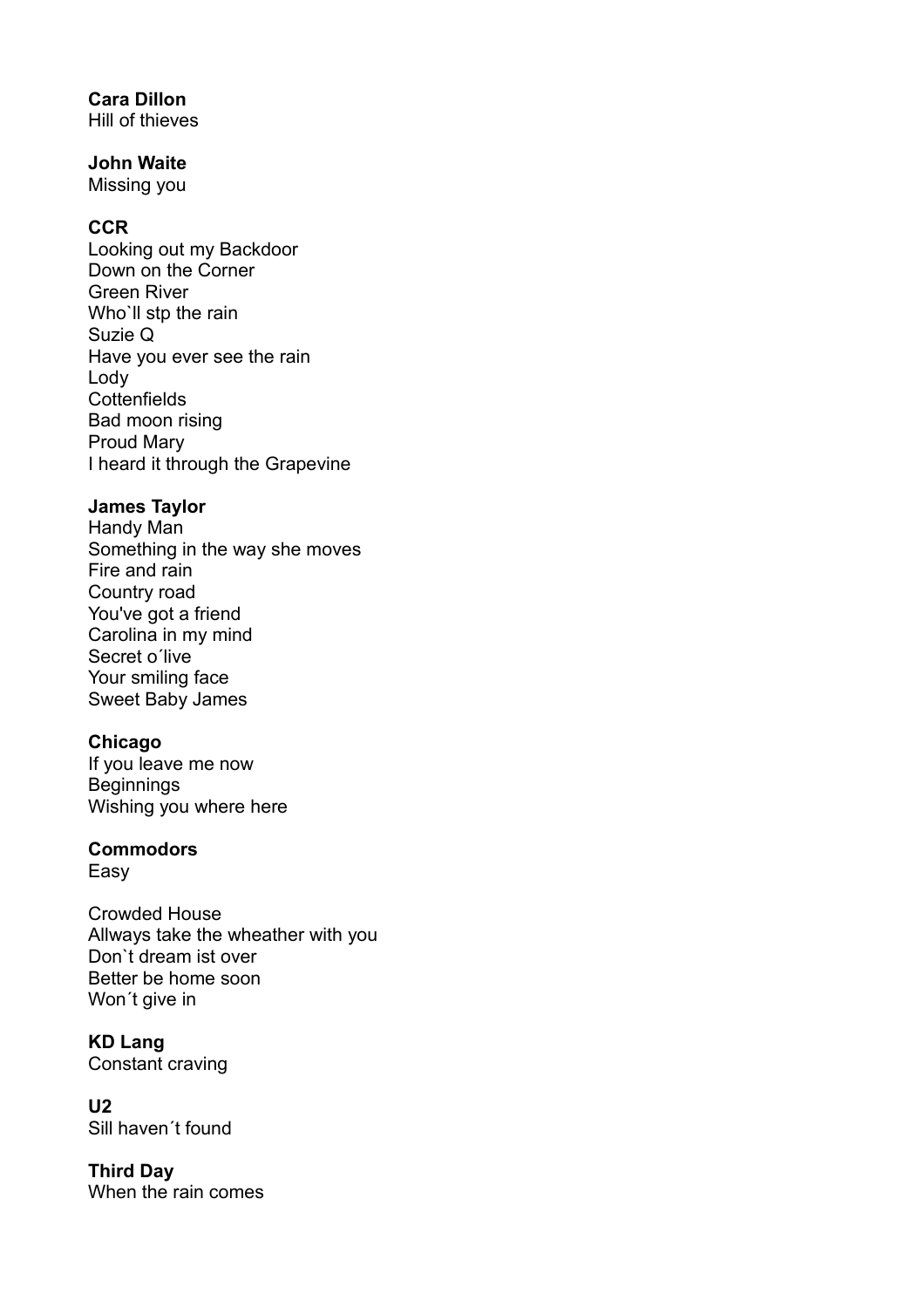**Take That** Back for good

**Mary Chapin Carpenter** Stones in the road Why walk when you can fly

**Sass Jordan** High road and easy

**Aerosmith** Walk this way

**King of Leon** Sex on fire

**Sam Cook** Wonderfull world

# **James Blunt**

You´re so beautiful 1973 I really wan´t you

# **Tom Baxter**

My Declaration The moon and me

# **Bob Dylan**

Don´t think twice its allright You ain´t going nowhere It's all over now Baby Blue Any Day now Maggie´s Farm

# **Leonard Cohen**

Halleluja Suzanne Chelsea hotel

# **Steve Winwood**

Can´t find my way home All along the watchtower

**Daniel Powter** Bad day

**Wailin`Jennys** Begin Somethung to hold onto Ten miles tilt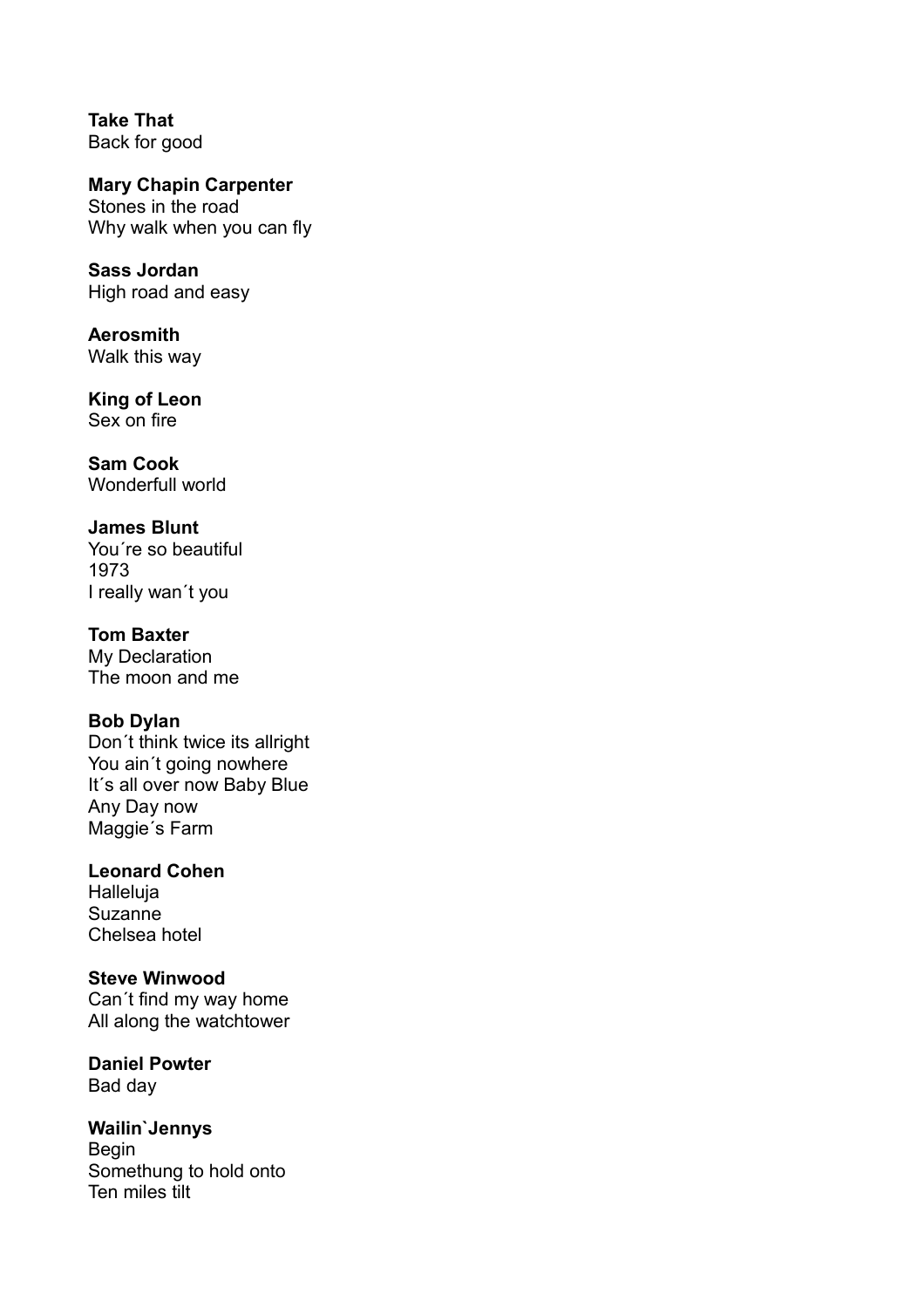Away but never gone Heaven when we´re home Beautiful Dawn

**Ruth Moody** Things that you know Cold outside

**John Hiatt** Take it down

**Dougie MacLean** Seventh sea Ready for the storm Feel so near

#### **John Denver**

Leaving on the Jet plane Annie`s Song Rocky Mountain high Thanks God I´m a country boy Country Roads

**Deep Blue Something** Breakfest at Tiffany´s

### **Doobie Brothers**

Listen to the music Black Water **Dangerous** Long train running Nobody

#### **Eagles**

Love will keep us alive Easy peacfull feeling Take it easy Heartache tonight Lyin´eyes Tequila sunrise Hotel California The heart of the the matter Lern to be still One of these nights Desperado Seven bridges road How long

### **Everly Brothers**

Wake up little Suzie Bye bye love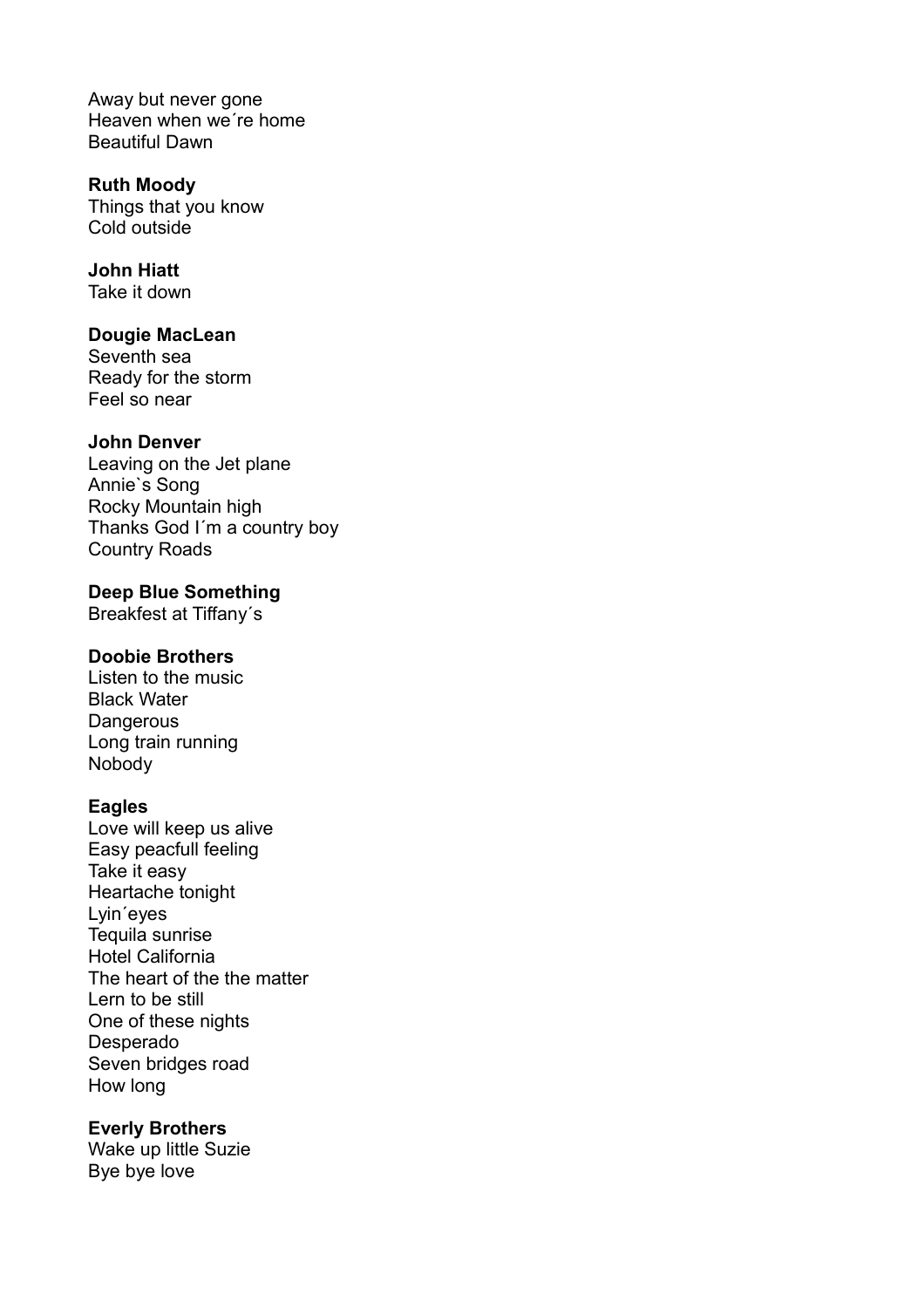**Extreme** More than words Hole Hearted

**Little Big Town Boondocks** Tornado

### **Fleedwood Mac**

Don´t stop The chain Never going back again Landslide

**Foreigner** I wan´t to know what love is

#### **Dan Fogelberg**

Leader of the Band Longer Tucson Arizona

**Free** Allright now

**Jim Groce**

You don`t mess around with Jim Alabam rain

**Woody Guthrie** Johnny Hart

City of New Orleans

#### **Arlo Guthrie**

Highway in the wind Alice Restaurant Motorcycle song Mothers voice Darkest hour

**Genesis / Phill Collins** I can't dance In the air tonight

Another day in paradise

**Elton John**

Your song

**Greatful Dead** Dead Flowers

**Gordon Lightfoot**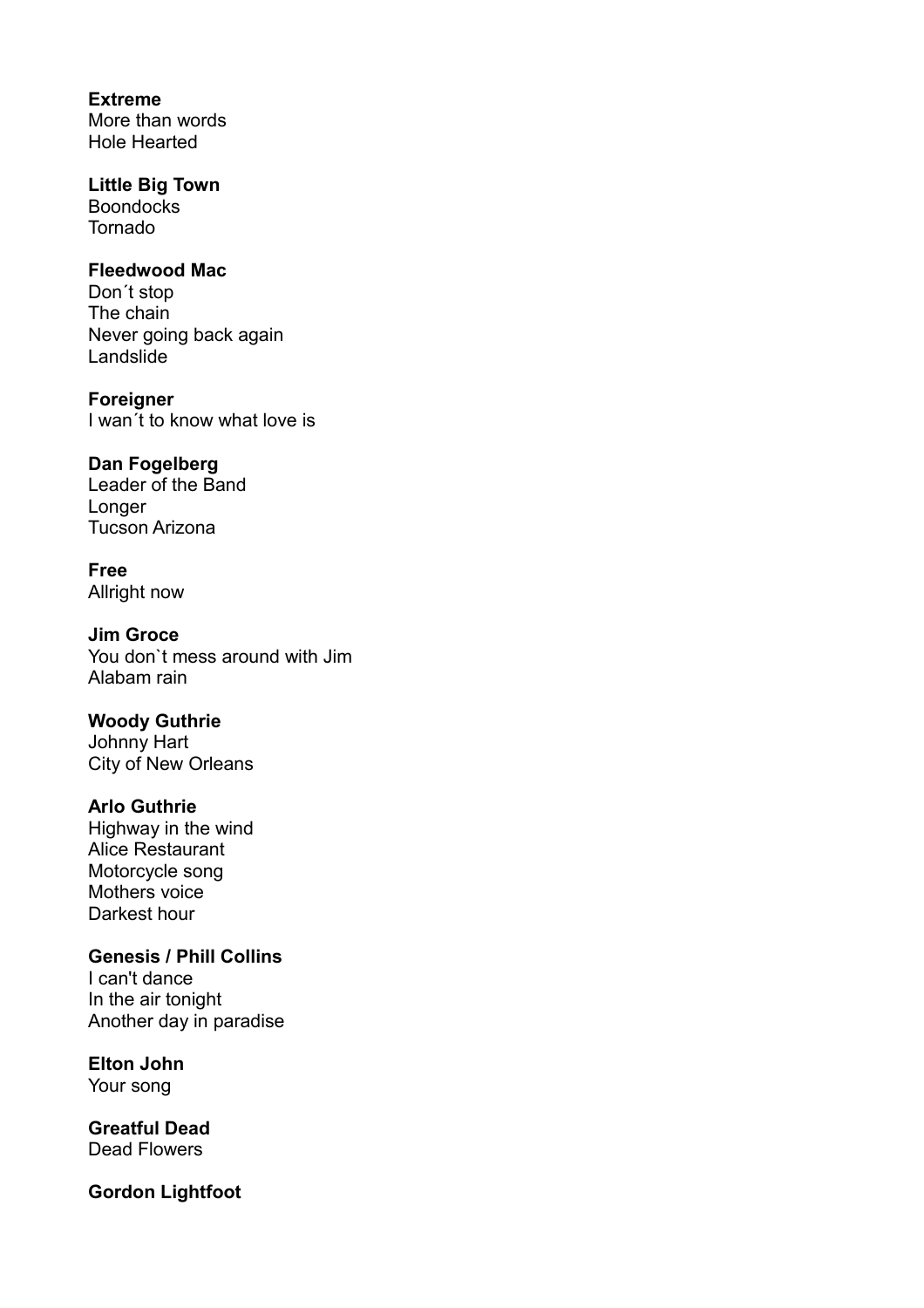The Wreck of Edmund Fitzgerald **Sundown** 

**Jimi Hendrix** Little wing

**Albert Hammond** It never rains in southern california I`m a train Free electric Band

**Don Henley** Boys of summer

**The Hooters** Johnny B

**Jose Feliciano** Light my fire Rain

**Carole King** Crying in the rain You've got a friend

**Mark Knopfler** Done with Bonaparte Callin`elvis

**Keith Urban** You'll think of me But for the grace of God

**Seal Crazy** 

**Lenny Kravitz** Baptized

**Kansas** Dust in the Wind

**KISS** Do you love me Everytime I look at you

**Kenny Loggins** Angry eyes Conviction of the heart Welcome to the Heartlight

I´m allright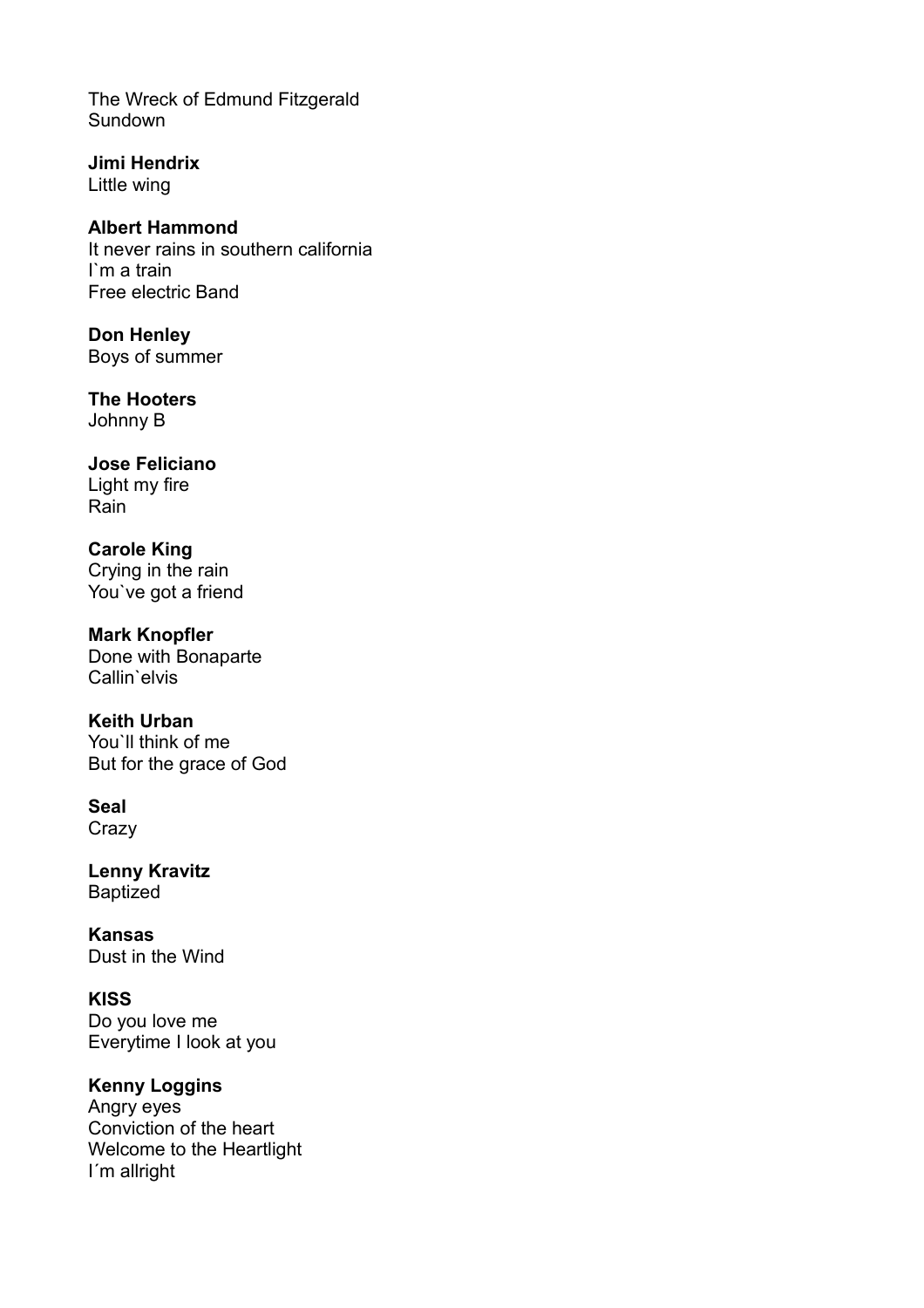**Little Blue Cadillac** Like it like that Cold rain

**Little Feat** Long distance love

**Little River Band** Son of a famous man I dream alone

**Lyle Lovett** They don`t like me

**Lynyrd Skynyrd** Sweet home Alabama

**Richard Marx** Right here waiting Hazard

**Amanda Marshal** Last exit to eden Fall from grace

**Ricky Martin** Private emotions

**Wolf Mahn** 100000 Meilen Ich wart auf dich

**Don McClean** American pie Vincent

**John Cougar Mellencamp** Positivley crazy Eden is burning Small town Last chance Love and happiness

#### **Joni Mitchell**

Big yellow taxi **Willy** Morgan Town This flight tonight The circle game Both sides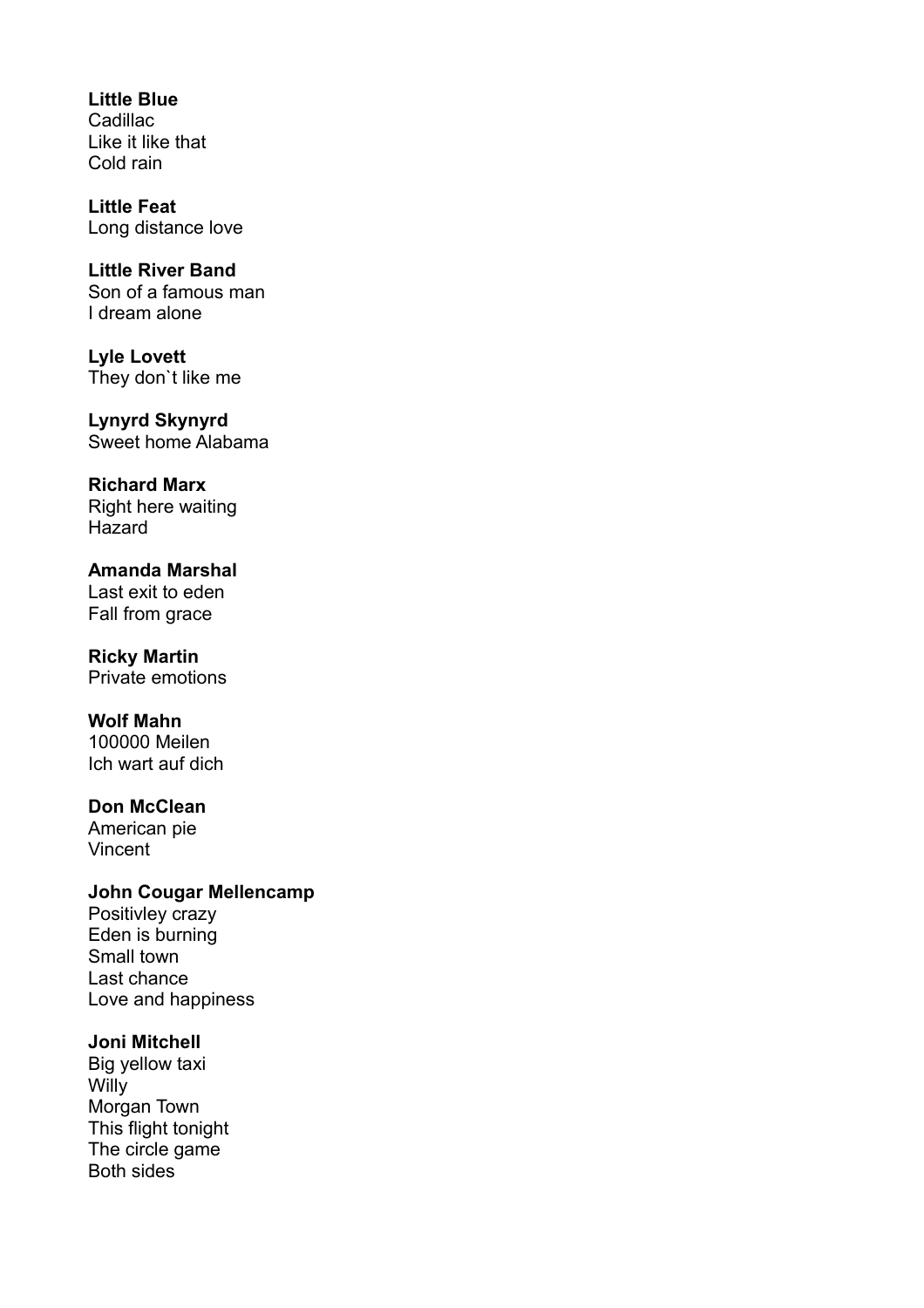**Jol McCoy / Minnie McCoy** Joliet Bound

**Mister Mister** Kyrie Eleision Broken wings

**Van Morrison** If I told you lately that I love you

**Mike & the Mechanics** Another cup of coffee Over my shoulder

**Jimmy Nail** Big River

**Nazareth** This flight tonight

**Nickelback** How you remind me

**Elvis Presley** Heartbreak Hotel

**Tom Petty** Into the great wide open Wild Flowers Free fallin

**R.E.M** Loosing my religion

# **Rolling Stones**

Angie Ruby tuesday The last time As tears go by Lady Jane Honky Tonk woman Start me up

# **Otis Reading**

Dock of the bay

# **Rembrandts**

Jonny have you seen her Just a way it is-Babe

**Kenny Rogers**

The gambler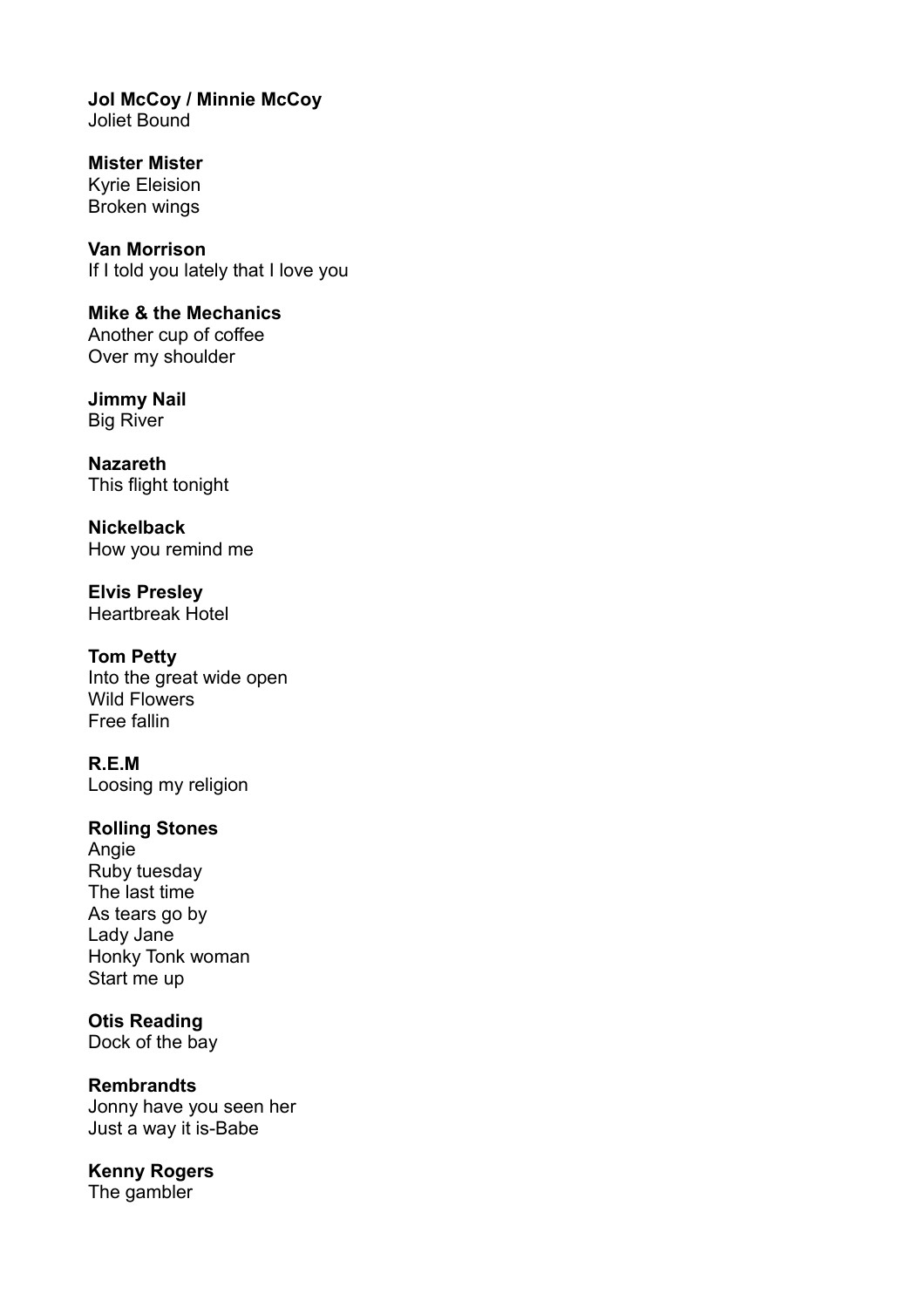Ruby don´t take your love...

### **Simon & Carfunkel**

Mrs. Robinson Cecilia Bridge over troubled water Homeward bound The sound of silence Kathy´s song The boxer

### **Bob Seeger**

We´ve got tonight Still thesame Adam & Eve

### **Sister Hazel**

Look to the children We will find Cereline **Starfish** 

**Spandau Ballet** Through the barricades

### **Rod Stewart**

Maggie May

### **Cat Stevens**

Moonshadow First cut is the deepest Wild world Father and son Peace train

### **Sting**

Englishman in N.Y. Fields of gold Fragile Every breath you take Moon over bourbon street Roxanne Every little thing she does is magic

### **Styx**

Boat on the River

# **Supertramp**

Give a little bit Breakfest in america It´s rain again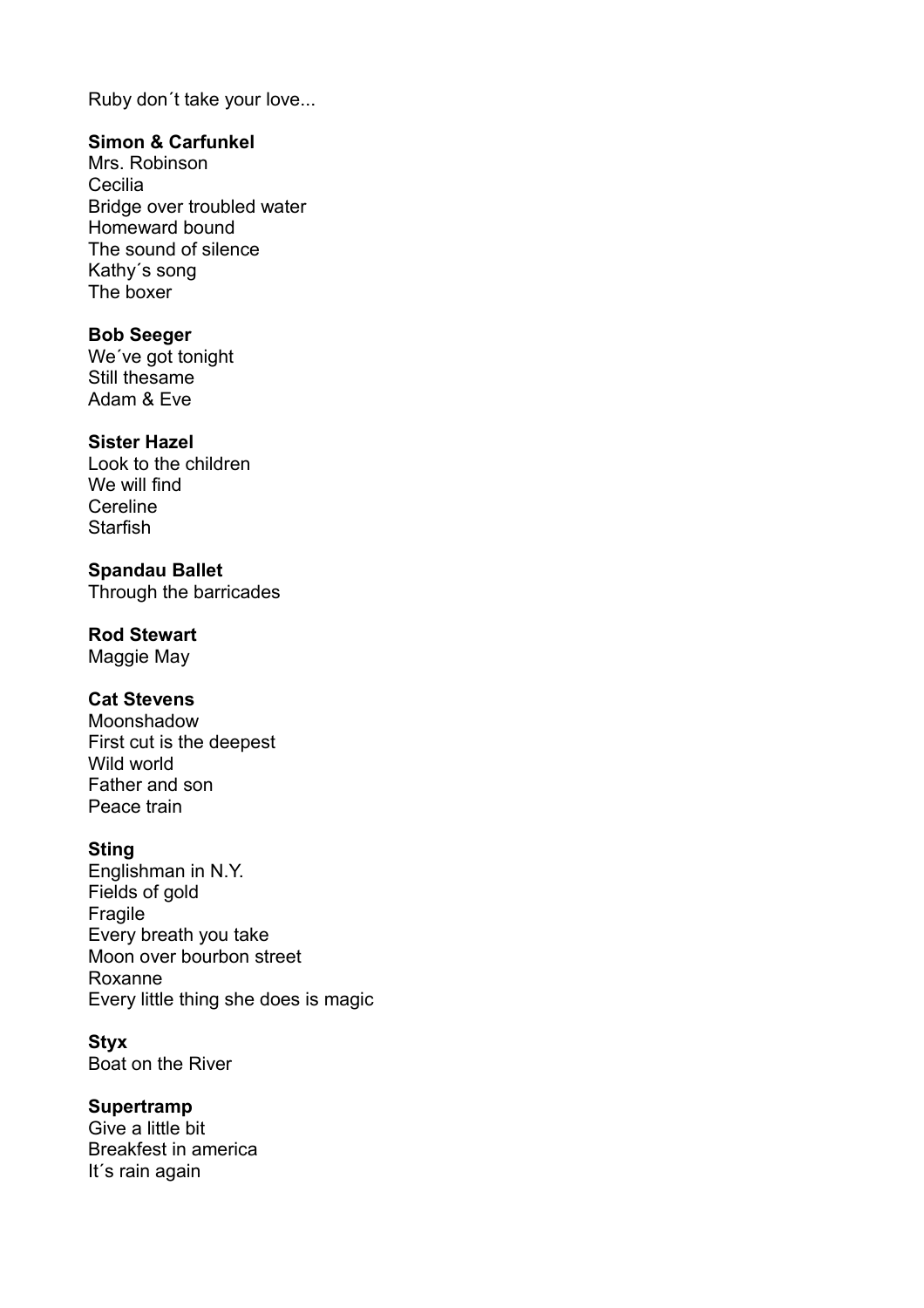**Van Zandt Friend** Devil in the bottle

**Velvet Underground** Walk on the wild side

#### **Bill Withers** Ain't no sunshine

Lean on me

# **Doc Watson**

Slidin Delta Deep River Blues Solid Gone

# **Don Williams**

Tulsa Time Listen to the Radio

# **The Band**

The night they drove old dixie down The weight

# **The William Brothers** Wonderful Blues

Long ago last night Don't look now

# **Tom Waits**

Grapefruit Moon I hope that I don`t fall in love with you

# **White Snake / D. Coverdale**

Soldier of Fortune Is this love Here I go again Love is blind Give me all your love tonight

# **Led Zepplin**

Kashmir Rain song The ocean Stairway to heaven

# **Doc Holliday**

Keep on running Moonshine Runner Ain`t no fool

# **Blind Lemmon Jefferson**